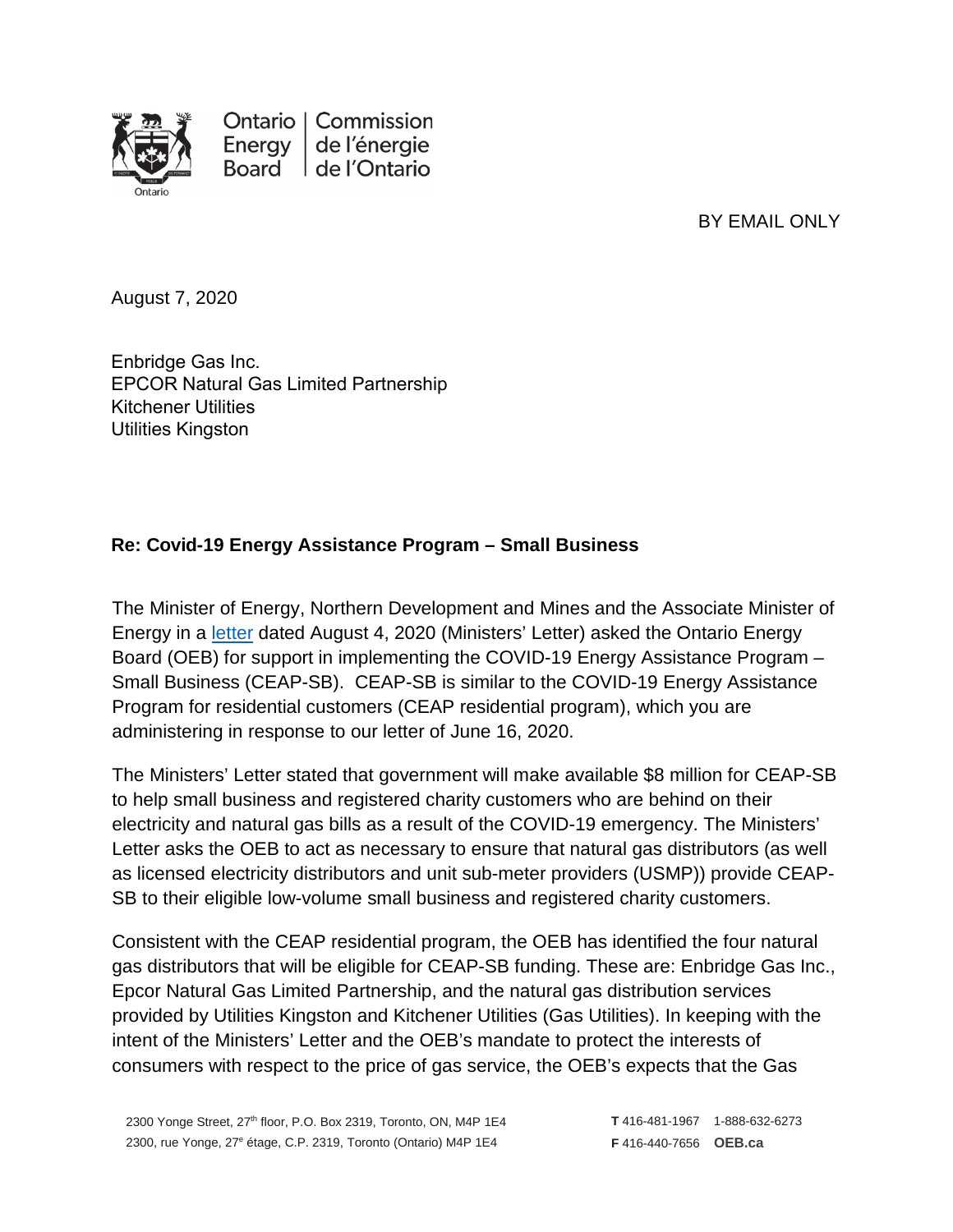Utilities will assist with the administration of CEAP-SB. The purpose of this letter is to set out the OEB's expectations and conditions for a Gas Utility to provide CEAP-SB and be reimbursed for any CEAP-SB credits provided to its low-volume small business and registered charity customers.

The OEB today issued a Decision and Order amending the licences of all electricity distributors and USMPs to provide for the implementation of CEAP-SB (Licence Decision<sup>1</sup>. The Licence Decision sets out a comprehensive set of rules respecting the role of licensed electricity distributors and USMPs in administering CEAP-SB. The intention of these rules is to help ensure that the \$8 million of public money being made available to fund CEAP-SB is spent in a fair, transparent and accountable manner. As was the case for the CEAP residential program, the OEB expects that Gas Utilities should follow procedures similar to those that apply to the electricity sector, except in relation to the credit amount as identified in the Ministers' Letter.

# *CEAP-SB Funding Available for Gas Utilities*

In the Licence Decision, the OEB determined that the fair approach to allocating the \$8 million in CEAP-SB funds is to do so based on the reported number of customers that fall within a certain rate class or under a certain annual usage threshold. As noted in the Licence Decision, the OEB will designate a total of \$3,320,718.92 to Gas Utilities that provide CEAP-SB. This amount is based on the number of non-residential customers using less than 50,000 cubic meters of gas annually as reported to the OEB.

The amount to be allocated to each Gas Utility is also based on their report of customer numbers, and is as follows:

Enbridge Gas Inc.: \$3,239,340.30

EPCOR Natural Gas Limited Partnership: \$8,861.37

Kitchener Utilities: \$52,125.69

Utilities Kingston: \$20,391.57

As indicated in the Ministers' Letter, the Ministry of Energy, Northern Development and Mines will be entering into agreements with the Gas Utilities to reimburse them for the CEAP-SB funds they provide to their customers.

l

<span id="page-1-0"></span><sup>1</sup> EB-2020-0185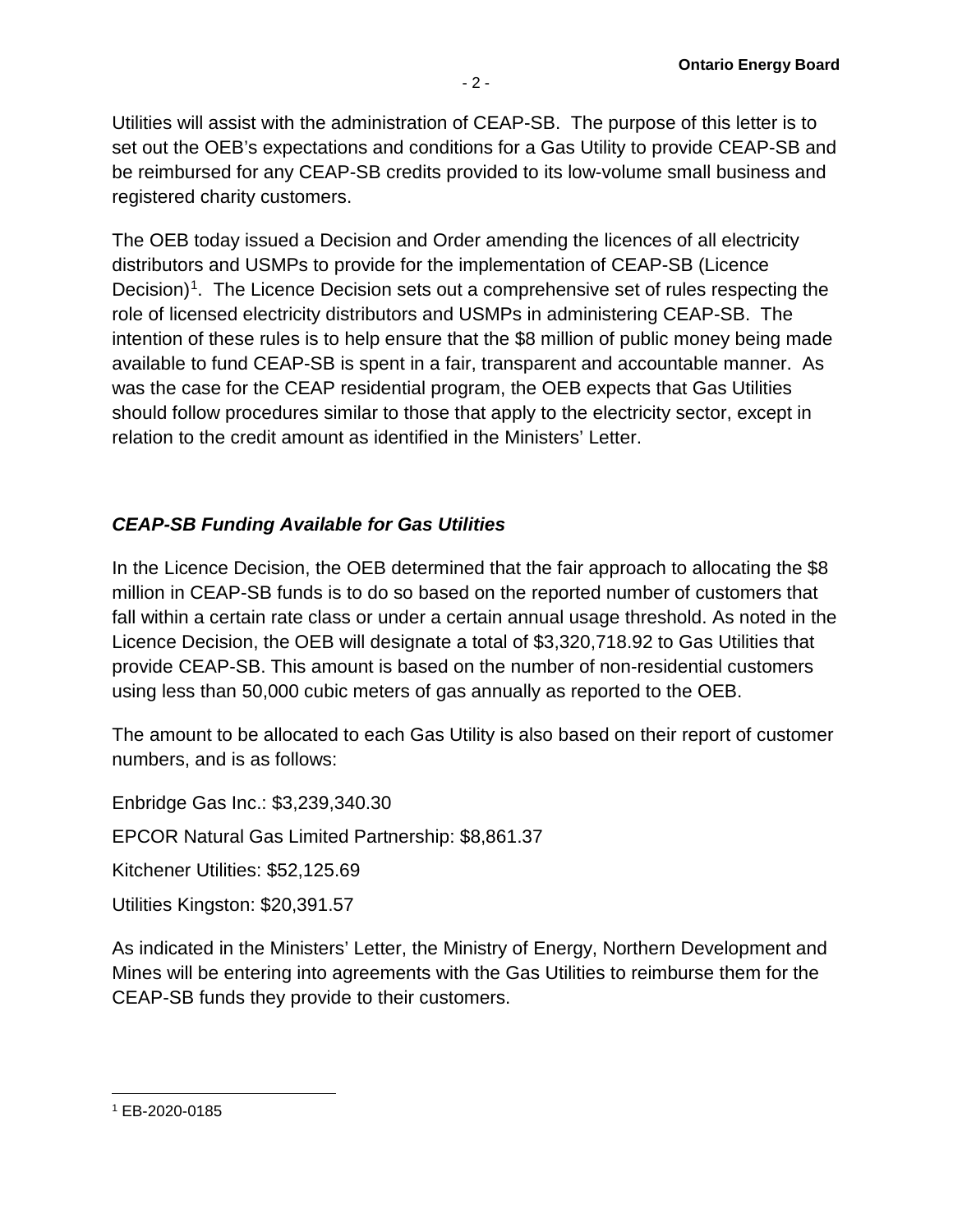# *Gas Utility Implementation of CEAP-SB*

The implementation of CEAP-SB by Gas Utilities should follow the approach set out in the Licence Decision in order to provide consistency in implementation across the province given that both sectors are accessing the same source of public funds. The OEB also expects that consistency in implementation will be less confusing for consumers that may apply for CEAP-SB credits in respect of both their electricity and natural gas bills. Therefore, the following expectations regarding implementation of CEAP-SB by Gas Utilities are the same as the rules that apply to electricity distributors and USMPs under the Licence Decision, except where specifically noted.

To facilitate the efficient and timely implementation of CEAP-SB, the CEAP-SB implementation framework is aligned where appropriate with that of the CEAP residential program.

# *1. Application Intake, Application Form and Processing*

The OEB in its Licence Decision has required electricity distributors and USMPs to start accepting CEAP-SB applications as of August 31, 2020. To ensure consistent implementation of CEAP-SB across the different energy sectors, Gas Utilities should also start accepting applications for CEAP-SB as of August 31, 2020.

The OEB appreciates that many Gas Utilities voluntarily extended the winter disconnection ban to July 31, 2020, also extending it for small businesses. The OEB strongly encourages Gas Utilities to avoid disconnecting any potentially eligible CEAP-SB customers prior to the August 31, 2020 date on which customers can start applying for CEAP-SB.

In order to ensure the timely, cost-effective and consistent implementation of CEAP-SB across the Province, and to facilitate access to CEAP-SB funding by customers, the OEB expects Gas Utilities to use the OEB-approved standard application form (Application Form) attached to this letter (the French version will be provided shortly). Among other things, the Application Form clearly identifies the criteria for CEAP-SB eligibility to minimize the risk of incomplete or ineligible applications. While the Application Form requires the applicant to attest to their eligibility for CEAP-SB, the OEB will not require Gas Utilities to independently verify all aspects of an applicant's eligibility. Gas Utilities will only be expected to verify eligibility information that is already in their possession as part of the customer's account information.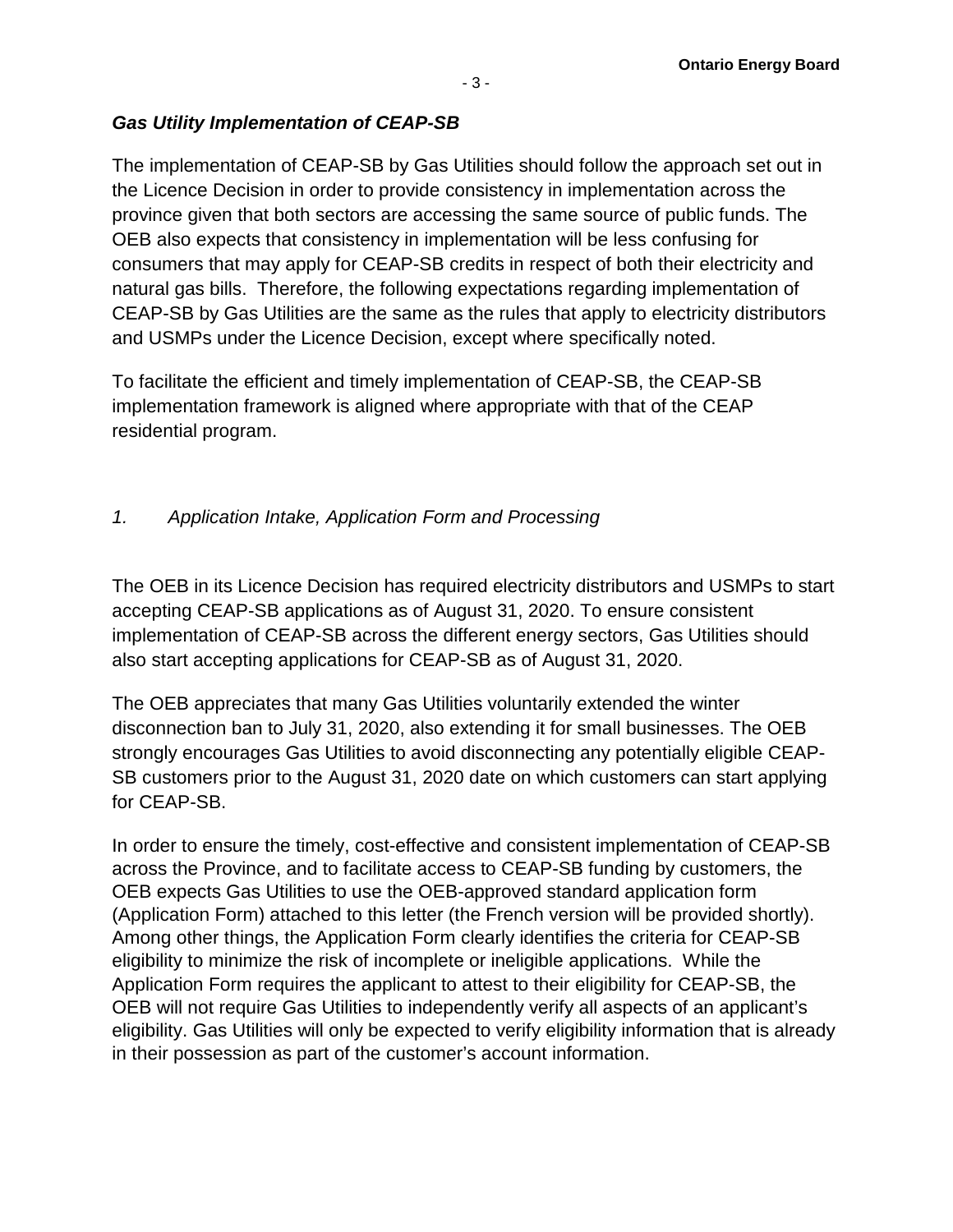The Application Form is modelled on a similar application form that will be used in the electricity sector pursuant to the Licence Decision. Gas Utilities will be required to use the Application Form and its embedded eligibility criteria if they wish to be reimbursed for CEAP-SB amounts credited to their customers, in order to ensure similar access to CEAP-SB across the two energy sectors.

With a view to ensuring that as many small business and registered charity customers as possible are easily able to access CEAP-SB, Gas Utilities will be expected to make the Application Form available on their websites and directly to any small business or registered charity customer that requests it. Customers must be allowed to apply by email or mail, as well as online via webform or by phone where a Gas Utility's functionality allows. To ensure a record of all applications, where a Gas Utility accepts applications over the phone, the call must be recorded to document confirmation of all information requested on the Application Form, including consent and the applicant's attestation of eligibility.

Although it is expected that the funding provided through CEAP-SB will meaningfully help many consumers, the budget for the program is limited to \$8 million. The OEB considers it fair and reasonable to expect Gas Utilities to process Application Forms in the order that they receive them. Gas Utilities will also be expected to process completed Application Forms within 10 business days of receipt. This approach to processing applications is expected to minimize the administrative costs and burden for Gas Utilities while ensuring a timely response to consumers regarding their applications and delivery of CEAP-SB credits to eligible consumers.

Each Gas Utility is expected to cease accepting Application Forms and crediting customer bills once the total CEAP-SB funding allocated to it has been depleted. Gas Utilities will not be permitted to recover any amount of CEAP-SB funding provided to their customers above the amount allocated to them.

Gas Utilities are also expected to make best efforts to inform their customers about CEAP-SB, including by posting information on their websites. As it did with the implementation of the CEAP residential program, the OEB will support Gas Utilities' through consumer communication materials that will be provided to Gas Utilities prior to the commencement of application intake.

## *2. Eligibility and Maximum CEAP-SB Credit Per Customer*

## a. Eligibility

CEAP-SB benefits for customers are being funded through provincial revenues, and the OEB considers it appropriate for eligibility and maximum funding per customer to be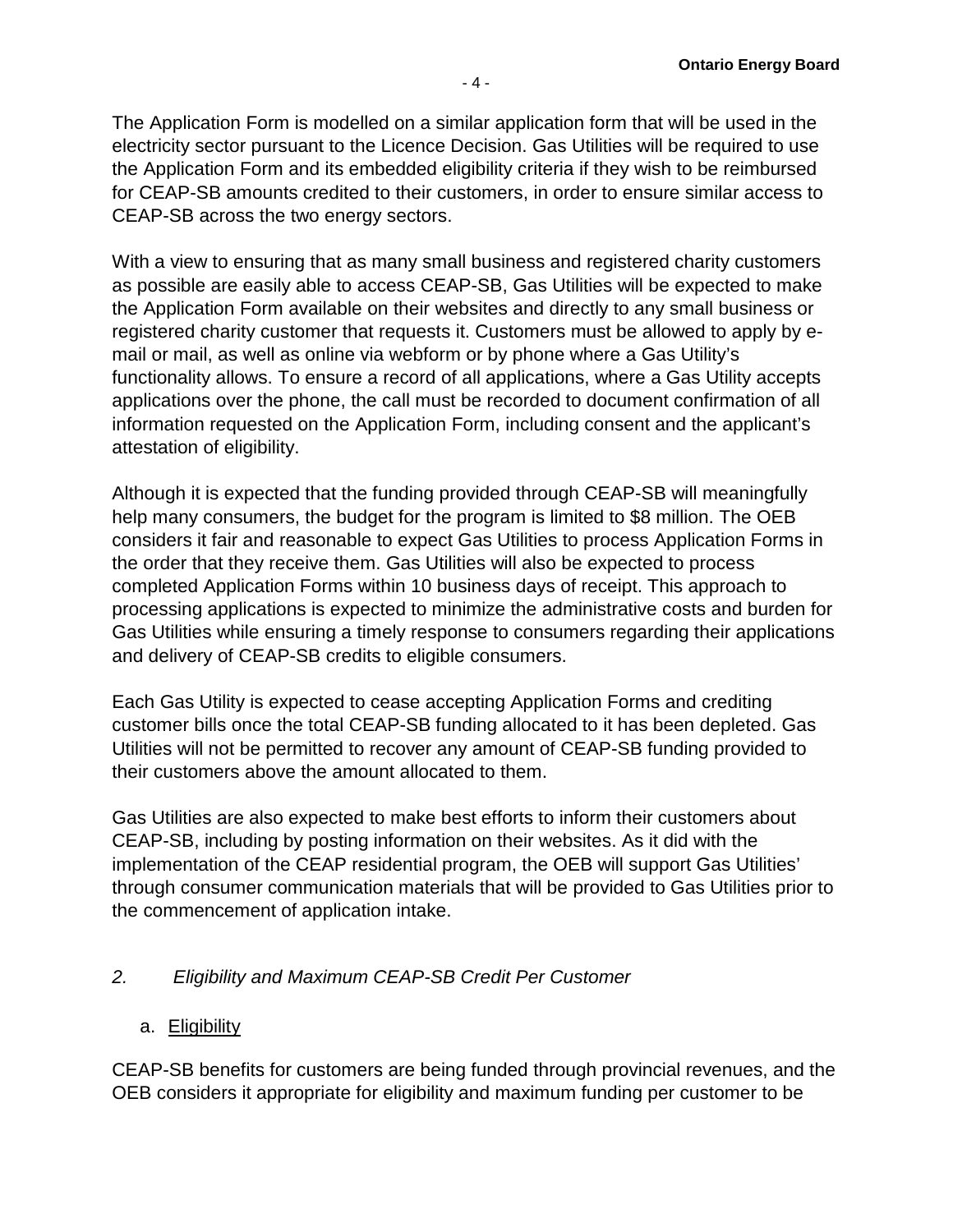aligned with the government's expectations as set out in the Ministers' Letter and now also reflected in the Licence Decision.

CEAP-SB is expected to be available to small business and registered charity customers, including those that have a contract with a natural gas marketer, who meet all of the following eligibility criteria:

- a. The account must be for premises that uses less than 50,000 cubic meters annually.
- b. In line with the purpose of CEAP-SB to support those small business and registered charity customers who have fallen behind in their bill payments on account of the COVID-19 emergency, the account holder's account was in good standing on March 17, 2020, and the account was not enrolled in a payment agreement for amounts owing prior to March 17, 2020. In other words, all amounts on account of natural gas charges that were payable on or before that date had been fully paid.
- c. The account holder has failed to make complete payment on account of natural gas charges on at least two gas bills issued since March 17, 2020 and has an overdue balance on the date of their application for CEAP-SB. Account holders whose ability to pay was impacted by COVID-19 and who enrolled in a payment agreement for amounts incurred following March 17, 2020 are eligible.
- d. The small business or registered charity was required to close for at least 15 calendar days after March 17, 2020 as a result of a government order or inability to comply with public health recommendations. To achieve the Ministers' goal of helping as many eligible small business and registered charity customers impacted by COVID-19 as possible, the OEB considers "closed" to mean that the small business or registered charity was unable to maintain regular operations as a result of government order or health recommendations that required them to either fully close operations, limit access to their premises or limit the services provided or available to the public. The account holder will be required to confirm that this is the case on the Application Form.
- e. The account holder has a registered business number or charitable registration number for the business or charity occupying the premises; and
- f. The account holder has provided a completed Application Form. The Application Form requires the account holder to attest to the account holder's eligibility in relation to items (d) and (e) above.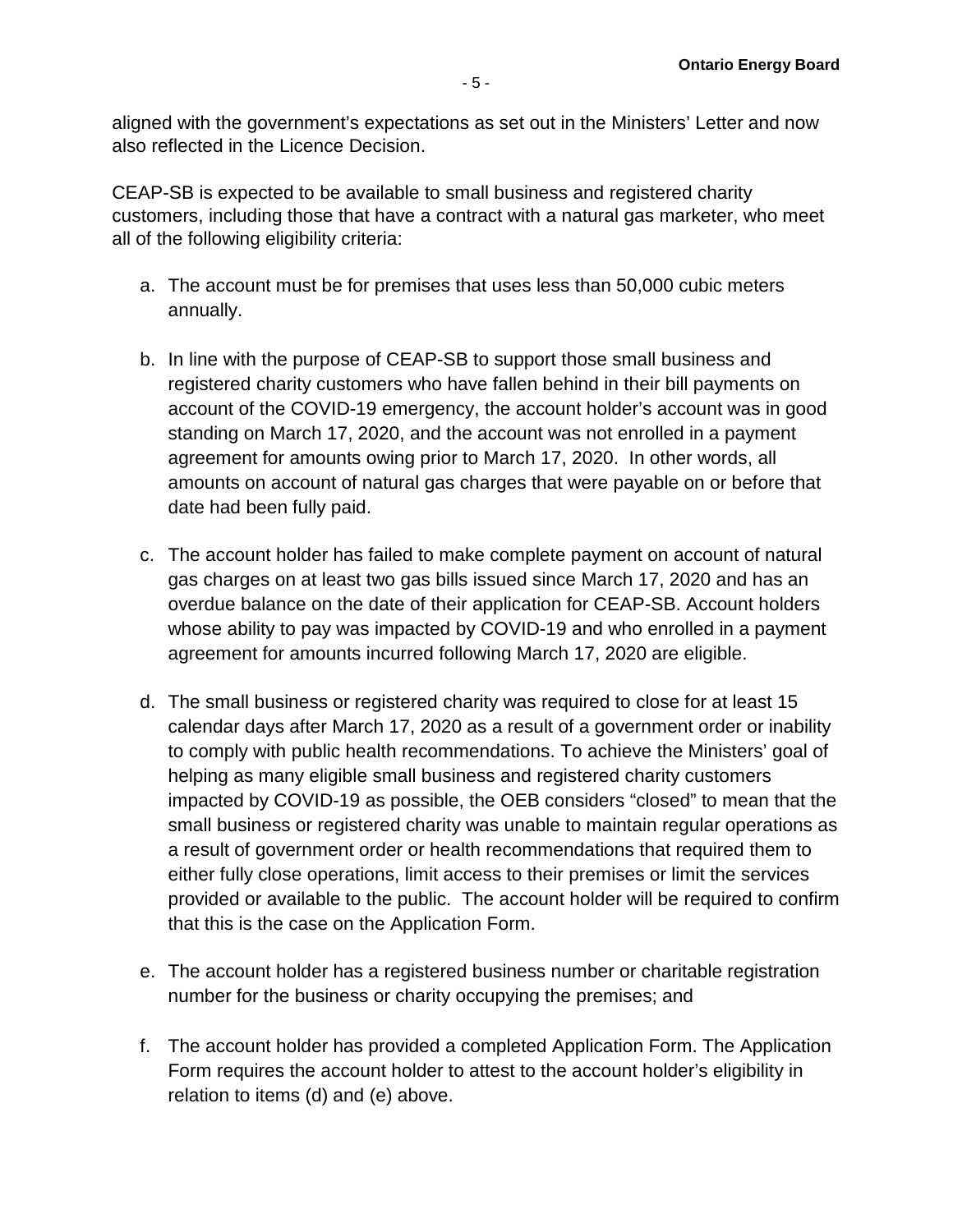CEAP-SB funding will be available only once per account holder, and a small business or registered charity can only receive CEAP-SB funding once, even if it has multiple locations across the Province. The Application Form requires the account holder to confirm that it has made no other application for CEAP-SB funding for another location.

# b. Maximum CEAP-SB Credit Per Customer

To maximize the number of customers that receive assistance through CEAP-SB, and consistent with the Minister's Letter, the maximum credit a CEAP-SB eligible customer may receive is \$425. The amount of the credit cannot exceed the overdue balance owing on account of natural gas charges on the date of the customer's application for CEAP-SB. For this purpose, "overdue balance" and "natural gas charges" have the same meaning as set out in our letter of June 16, 2020 regarding the CEAP residential program.

The CEAP-SB credit should be applied on the next available bill issued to the customer after the customer's Application Form has been assessed as complete by the Utility.

# *3. Recovery of Administrative Costs*

As was the case with the CEAP residential program, CEAP-SB funding shall not be used to defray costs incurred by Gas Utilities to implement and administer CEAP-SB. The OEB established a new sub-account under Account 179 - Other Deferred Charges titled "Impacts Arising from the COVID-19 Emergency, Sub-account Other Costs", for rate-regulated natural gas distributors on March 25, 2020<sup>2</sup>. The OEB's Accounting Order indicated that natural gas distributors may incur incremental costs related to the COVID-19 emergency. While CEAP-SB was not known at the time of the issuance of the Order, the OEB is of the view that the implementation and administration costs of the CEAP-SB may be recorded in the sub-account "Impacts Arising from the COVID-19 Emergency, Sub-account Other Costs".

# *4. Record Keeping and Reporting*

l

To assist in addressing requests future requests for information about how CEAP-SB was implemented or to address possible customer issues regarding applications, the

<span id="page-5-0"></span><sup>&</sup>lt;sup>2</sup> Accounting Order for the Establishment of Deferral Accounts to Record Impacts Arising from the COVID-19 Emergency, March 25, 2020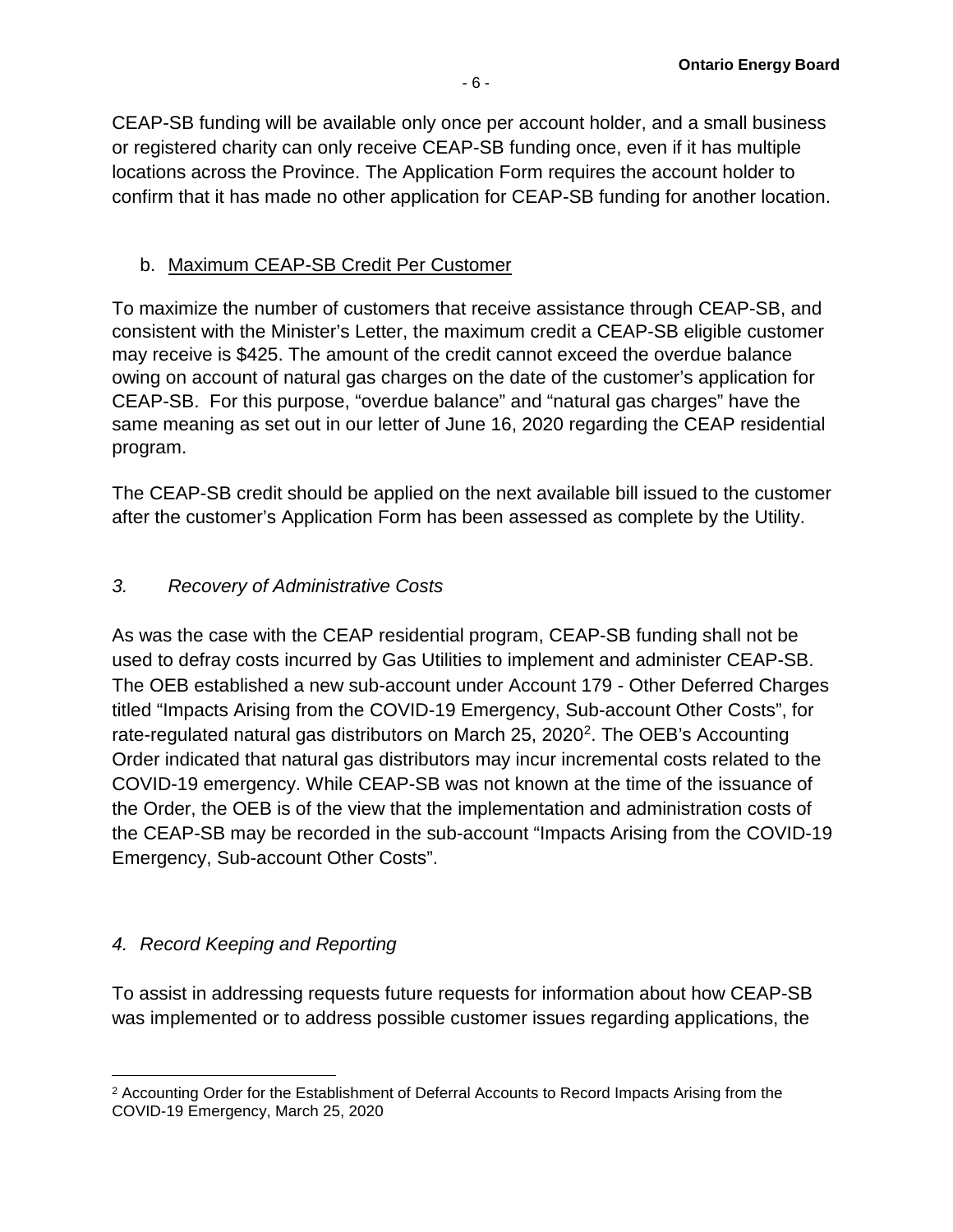OEB expects that Gas Utilities will retain the following information and provide it to the OEB if requested:

- a) copies of all Application Forms received (including recordings of calls where the Application Form is provided by telephone), and copies of any communications with customers about CEAP-SB,
- b) a record of all Application Forms that were accepted as complete and a credit was provided to CEAP-SB eligible accounts, and a record of all Application Forms that were denied, and
- c) a record of the credit provided to each CEAP-SB eligible account, as well as the total amount of credits provided to all CEAP-SB eligible accounts.

Gas Utilities are requested to advise the OEB when they have expended all of their allocated CEAP-SB funds.

The OEB asks that Gas utilities confirm with the OEB that they will be offering CEAP-SB to their customers in the manner described in this letter. The OEB appreciates the assistance of the Gas Utilities in making this important program available to their customers at this challenging time. Any questions relating to this letter should be directed to the OEB's Industry Relations Enquiry e-mail at [IndustryRelations@oeb.ca.](mailto:IndustryRelations@oeb.ca) Please include "CEAP-SB Implementation" in the subject line.

Yours truly,

*Original signed by* 

Brian Hewson Vice President, Consumer Protection & Industry Performance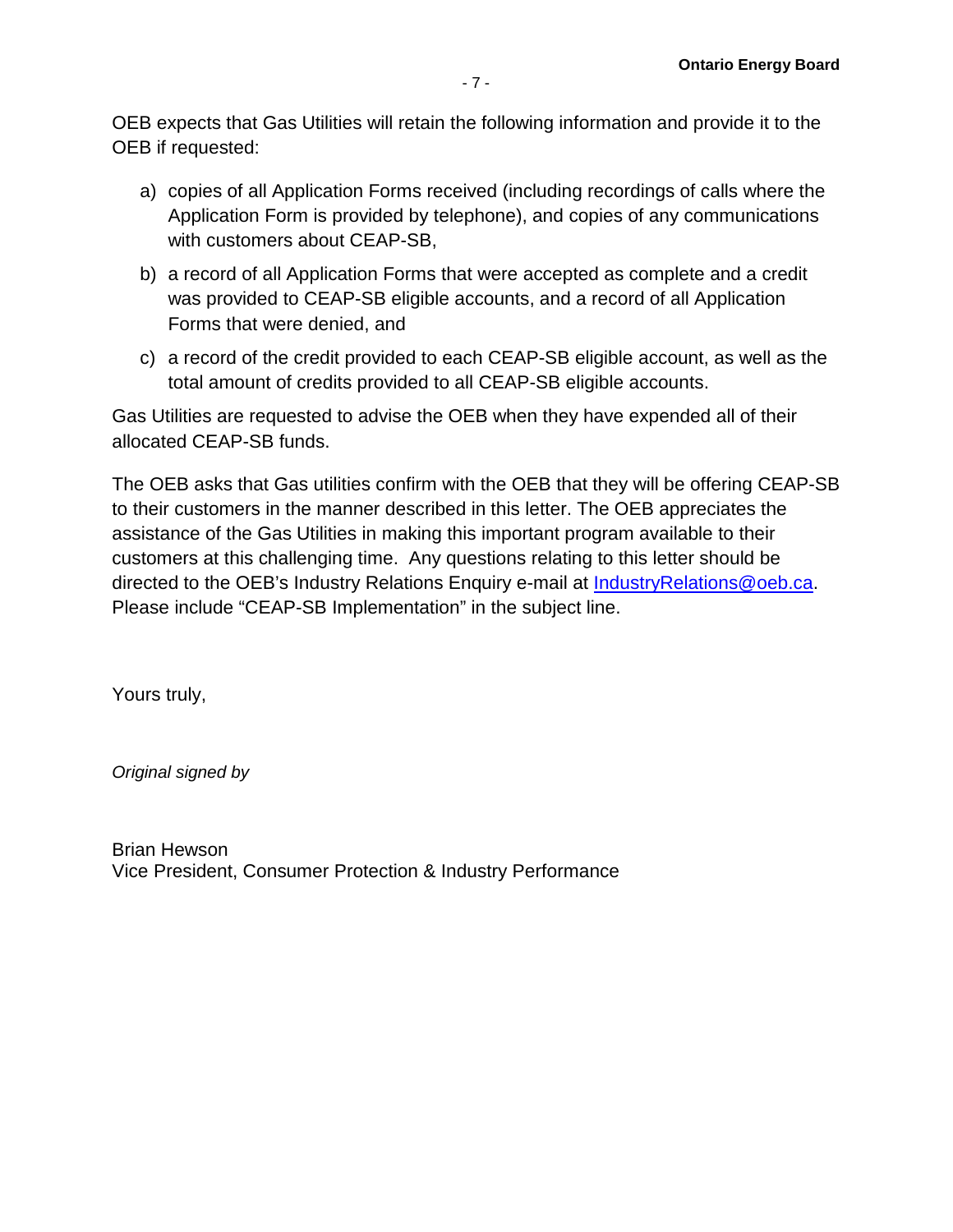# **COVID-19 Energy Assistance Program for Small Business (CEAP-SB) Application Form (Natural Gas)**

# **INSTRUCTIONS**

Please complete only one natural gas application for your registered small business or registered charity. You cannot receive COVID-19 Energy Assistance Program for Small Business (CEAP-SB) funding for multiple storefronts or locations, and you can only receive CEAP-SB funding from your natural gas provider once. You may also apply separately for electricity CEAP-SB support through your electricity utility.

After you have provided your information, please sign this form and provide your consent by: (a) if submitting electronically, typing your name(s) in Section 4; or (b) if submitting by mail, you may print the completed form and sign Section 4 by hand. Please ensure that the information provided is accurate and up-to-date.

Once completed, the form can be emailed or printed and mailed to your utility. Your utility may offer other ways to submit your application, including in some cases by phone. Please refer to your utility's website or contact them for more details.

CEAP-SB funding is limited and applying does not guarantee that your utility has CEAP-SB funding remaining. Applications will be processed in the order they are received. For information on residential CEAP and lower-income energy support programs available, please visit the Ontario Energy Board's [website.](https://www.oeb.ca/rates-and-your-bill/help-low-income-consumers)

## **PROGRAM ELIGIBILITY**

## **You are eligible for this program if you meet all of the following criteria:**

- 1. As of the date you are applying, your small business or registered charity has an active account with a natural gas distributor. You will be required to provide your registered business number or charitable registration number.
- 2. Your small business or registered charity uses less than  $50,000$  m<sup>3</sup> of natural gas annually.
- 3. Your small business or registered charity did not have any overdue amounts on your natural gas bill on March 17, 2020, the date of the Provincial Declaration of Emergency.
- 4. As of the date you are applying, your small business or registered charity has any overdue amounts owing from at least two natural gas bills since March 17, 2020.
- 5. Your small business or registered charity was required to close its premises to members of the public for regular operations for at least fifteen days as a result of a government order or an inability to adapt your business or charity to comply with public health recommendations.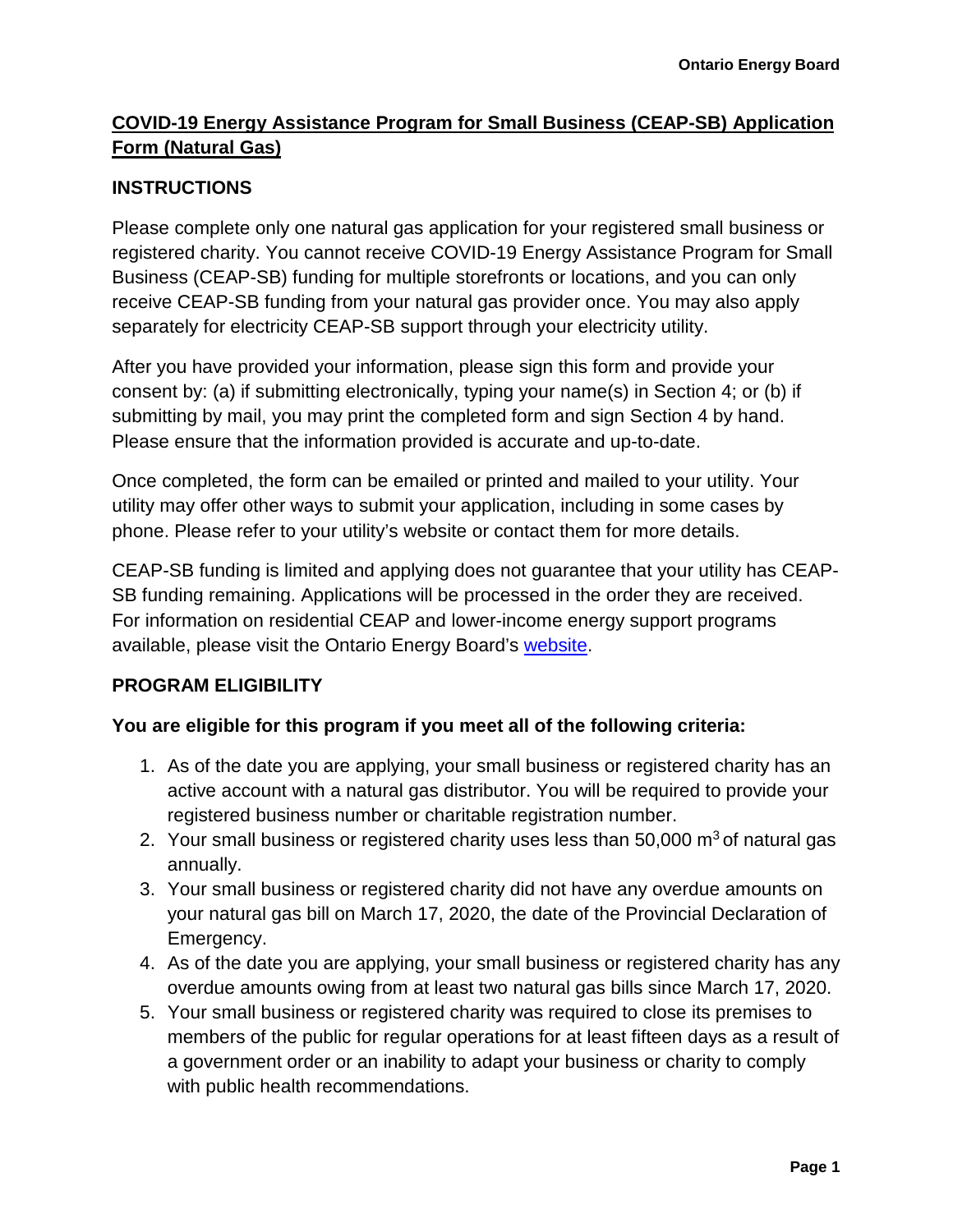If you are not eligible for CEAP-SB, your place of residence may still be eligible for residential CEAP or lower-income energy support programs. Please contact your utility for information on entering into a payment agreement. You may also visit the Ontario Energy Board's [website](https://www.oeb.ca/rates-and-your-bill/help-low-income-consumers) for more information.

#### **SECTION 1: NOTICE AND CONSENT**

When submitting this completed form to your utility, please do not provide any personal information. The term "personal information" has the same meaning as under the *Freedom of Information and Protection of Privacy Act*, R.S.O. 1990 c. F.31. Please note that information requested in this form is business identity information (i.e. name, title, and business contact information), not personal information.

Should any personal information be provided within this form, this personal information will be collected by your utility in accordance with applicable privacy legislation such as the *Municipal Freedom of Information and Protection of Privacy Act* or the federal *Personal Information Protection and Electronic Documents Act.*.

Your business information is being collected for the purpose of administering CEAP-SB, including but not limited to, determining your eligibility for CEAP-SB.

In addition, your utility may use information already collected from you for the purposes of administering your utility account (e.g., any data respecting billing, bill payments), for the purposes of evaluating your eligibility for CEAP-SB and administering CEAP-SB.

The funding for CEAP-SB is provided by the Government of Ontario. Given that, in order to verify and determine whether you were eligible for CEAP-SB and/or to otherwise administer CEAP-SB, it may be necessary for your utility to share your information with the Ministry of Energy, Northern Development and Mines. If the Ministry of Energy, Northern Development and Mines requests any of the information, including personal information contained in this form in order to verify your eligibility for CEAP-SB or for audit purposes related to the administration of CEAP-SB, your utility will supply it to them. The Ministry of Energy, Northern Development and Mines may contact you for further information as part of their audit. You are encouraged to retain any documentation that demonstrates you meet the eligibility for CEAP-SB.

By completing and submitting this application form, you are consenting to the collection, use, and disclosure of your information, including personal information as described above.

Contact information for the person who can answer questions about the collection of the information in this form is available on your utility's web site.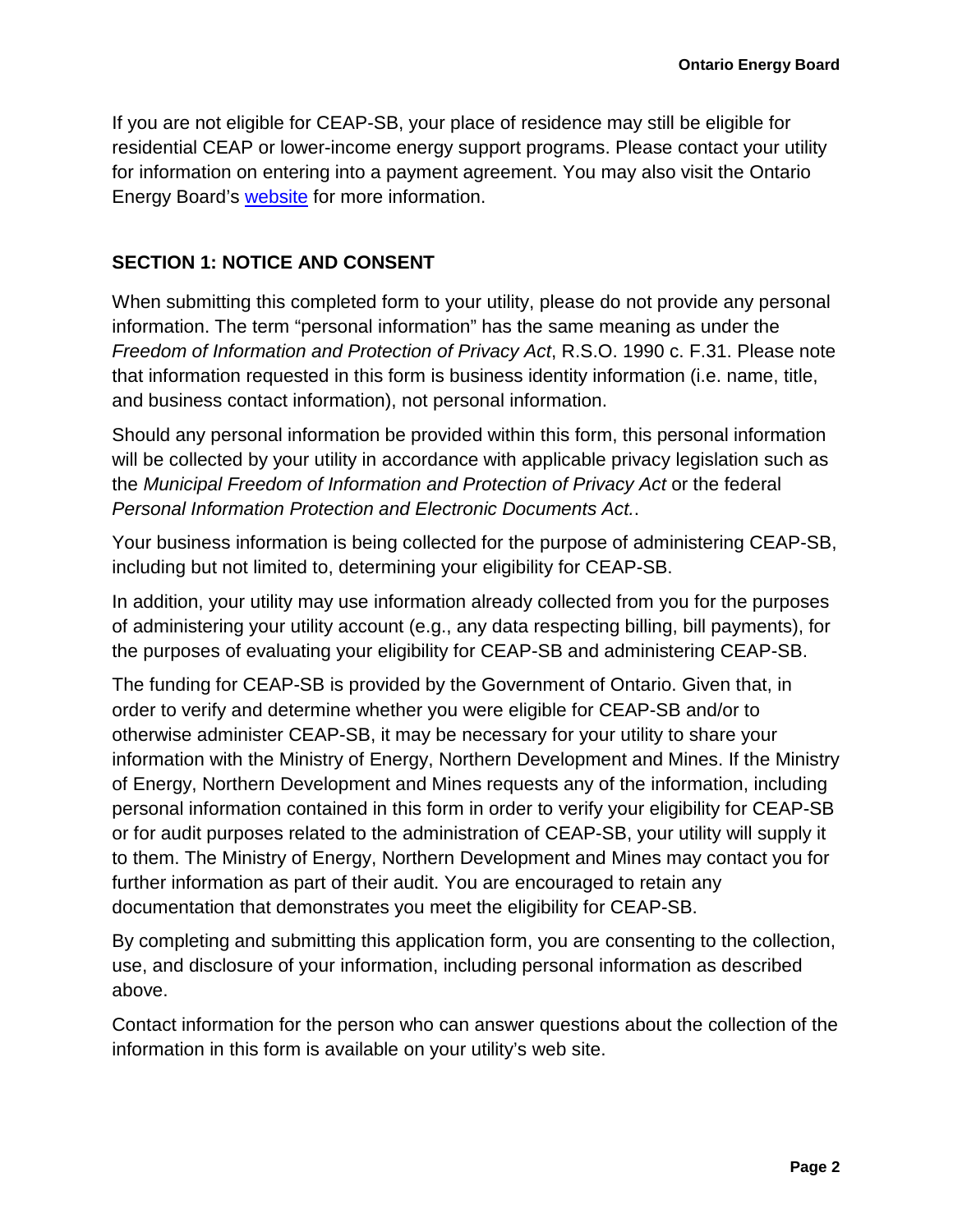#### **SECTION 2: PROGRAM ELIGIBILITY REQUIREMENTS**

1. Are you applying for support for a small business or registered charity? [ ] Yes (*NTD: If you select yes, please provide your registered business number or charitable registration number*).

[ ] No (*NTD: If you select No, CEAP-SB is a targeted program designed to aid certain customers in these difficult times. The response you have selected means your small business or registered charity does not meet the program's eligibility criteria.)*

2. Have you previously applied for CEAP-SB natural gas support for another premise or account that operates under the same registered business number or charitable registration number?

[ ] Yes (*NTD: If you select Yes, CEAP-SB is a targeted program designed to aid certain customers in these difficult times. The response you have selected means your small business or registered charity does not meet the program's eligibility criteria.*)

[ ] No

3. As of the date you are applying, does your small business or registered charity have an active account with a natural gas distributor and use less than 50,000  $\text{m}^3$ of natural gas annually?

[ ] Yes (*NTD: If you select Yes, your natural gas utility will verify this information.)*

[ ] No (*NTD: If you select No, CEAP-SB is a targeted program designed to aid certain customers in these difficult times. The response you have selected means your small business or registered charity does not meet the program's eligibility criteria.)*

4. Did your small business or registered charity have overdue amounts for its natural gas bill on March 17, 2020, the date of the Provincial Declaration of Emergency?

[ ] Yes (*NTD: If you select Yes, CEAP-SB is a targeted program designed to aid certain customers in these difficult times. The response you have selected means your small business or registered charity does not meet the program's eligibility criteria.)* 

[ ] No (*NTD: If you select No, your natural gas utility will verify this information.)*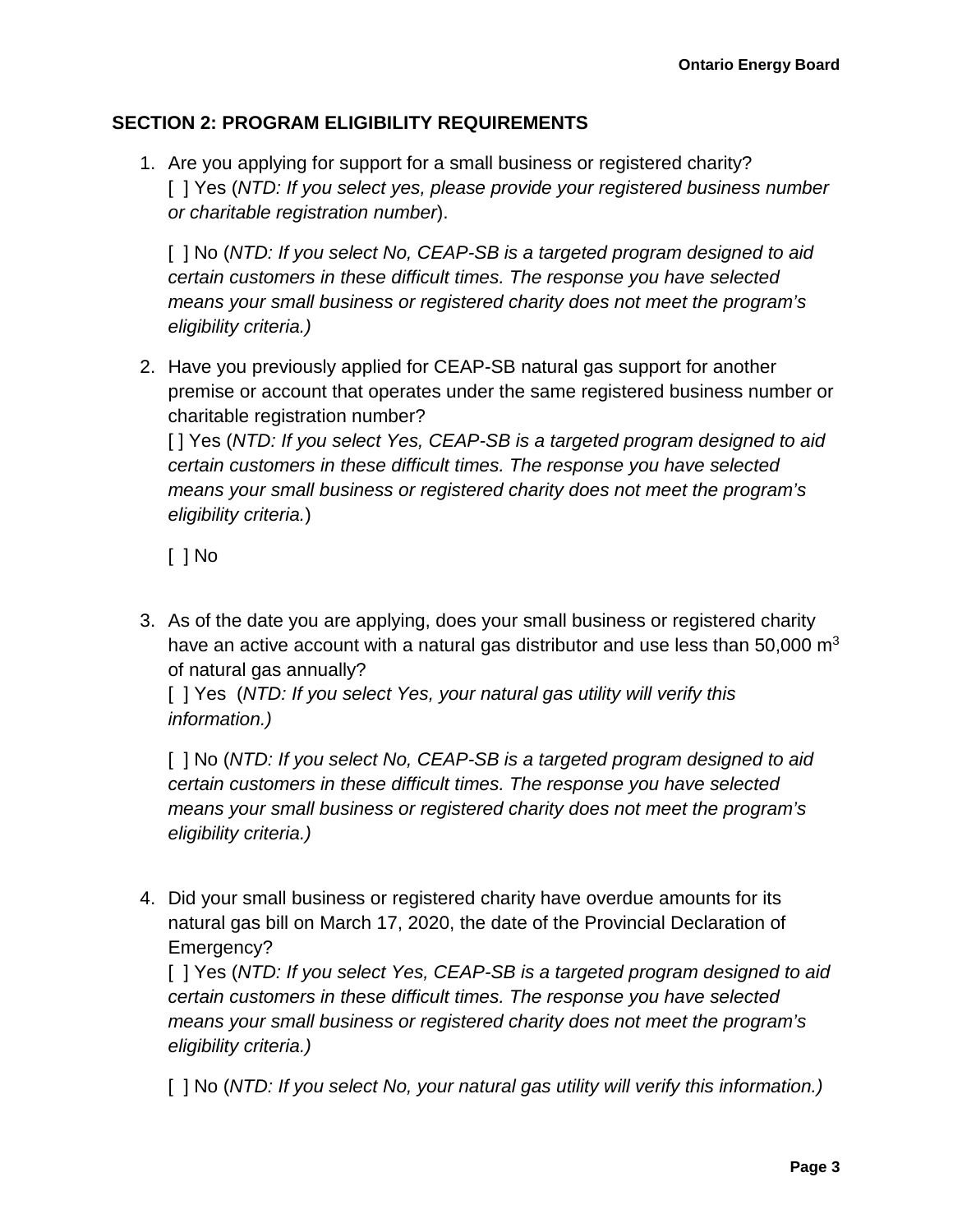5. As of the date you are applying, does your small business or registered charity have any overdue amounts owing from at least two natural gas bills since March 17, 2020?

[] Yes: I have overdue amounts owing from at least two bills since March 17, 2020. (*NTD: If you select Yes, your natural gas utility will verify this information.)* [ ] No: (*NTD: If you select No, CEAP-SB is a targeted program designed to aid certain customers in these difficult times. The response you have selected means your small business or registered charity does not meet the program's eligibility criteria.)* 

- 6. Was your small business or registered charity required to close its premises to the public for regular operations for at least fifteen days as a result of a government order or an inability to adapt its business to comply with public health recommendations?
	- [ ] Yes

[ ] No: (*Note to Draft: If you select No, CEAP-SB is a targeted program designed to aid certain customers in these difficult times. The response you have selected means your small business or registered charity does not meet the program's eligibility criteria.)* 

## **SECTION 3: UTILITY ACCOUNT INFORMATION**

#### *Before you begin, make sure that you have a copy of your bill for reference.*

**Utility Account Information**: Please enter your information exactly as it appears on your small business or registered charity's utility bill. If the information is not entered as it appears on your small business or registered charity's utility bill, your application may not be processed until the information can be corrected and verified.

\_\_\_\_\_\_\_\_\_\_\_\_\_\_\_\_\_\_\_\_\_\_\_\_\_\_\_\_\_\_\_\_\_\_\_\_\_\_\_\_\_\_\_\_\_\_\_\_\_\_\_\_\_\_\_\_\_\_\_

\_\_\_\_\_\_\_\_\_\_\_\_\_\_\_\_\_\_\_\_\_\_\_\_\_\_\_\_\_\_\_\_\_\_\_\_\_\_\_\_\_\_\_\_\_\_\_\_\_\_\_\_\_\_\_\_\_\_\_

- 1. Your Utility:
- 2. Utility Account Number:

Name on the Account

Name of Person Authorized to Act on Behalf of the Account:

\_\_\_\_\_\_\_\_\_\_\_\_\_\_\_\_\_\_\_\_\_\_\_\_\_\_\_\_\_\_\_\_\_\_\_\_\_\_\_\_\_\_\_\_\_\_\_

\_\_\_\_\_\_\_\_\_\_\_\_\_\_\_\_\_\_\_\_\_\_\_\_\_\_\_\_\_\_\_\_\_\_\_\_\_\_\_\_\_\_\_\_\_

Account's Service Address: